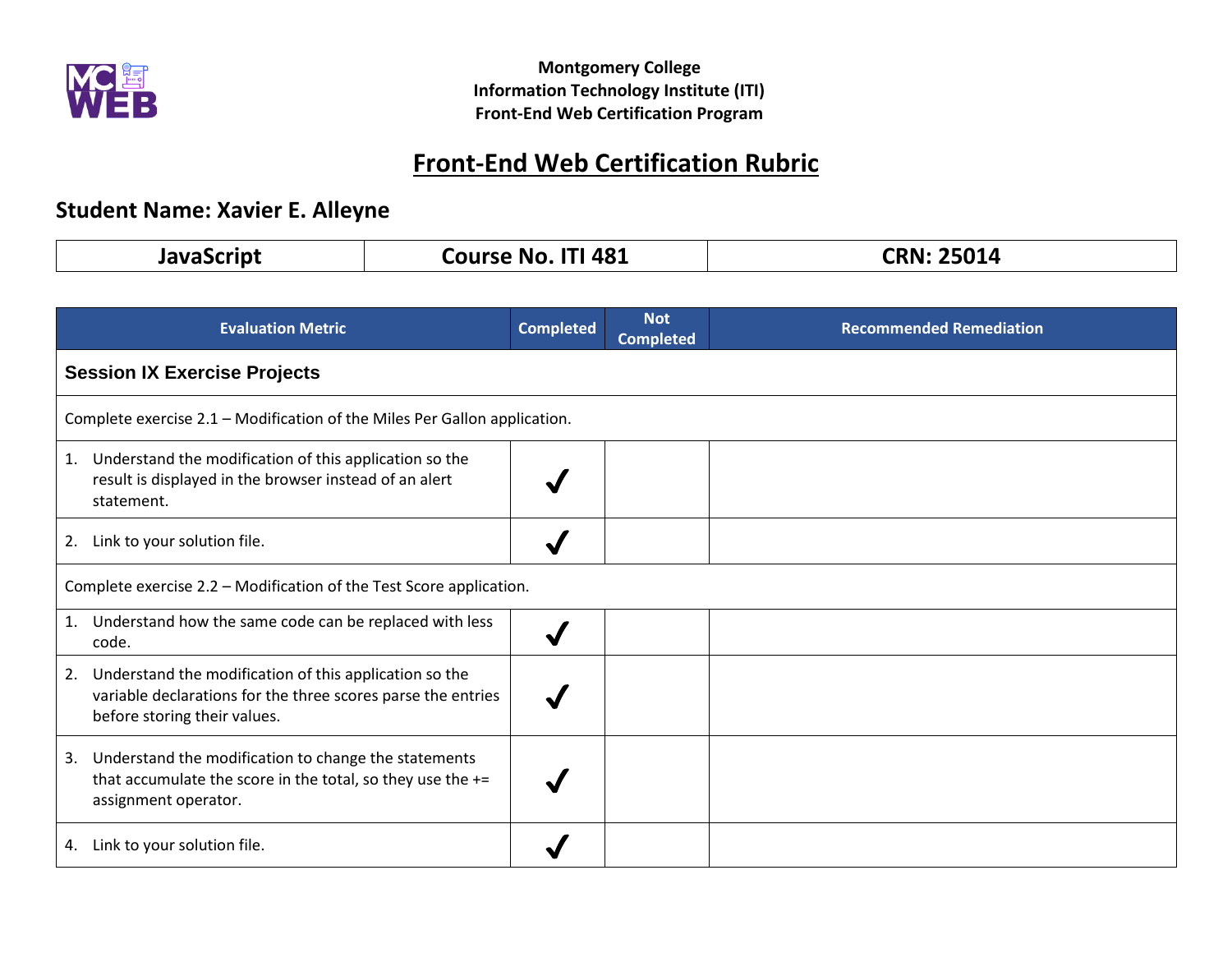

| <b>Evaluation Metric</b>                                                                                                                                                                                                                   | <b>Completed</b> | <b>Not</b><br><b>Completed</b> | <b>Recommended Remediation</b> |  |
|--------------------------------------------------------------------------------------------------------------------------------------------------------------------------------------------------------------------------------------------|------------------|--------------------------------|--------------------------------|--|
| Complete exercise 2.3 - Modification of the Simple application.                                                                                                                                                                            |                  |                                |                                |  |
| 1. Understand the modification of the Miles Per Gallon<br>application so it gets the length and width of a rectangle<br>from the user, calculates the area and the perimeter of<br>the rectangle, and displays the results in the browser. |                  |                                |                                |  |
| 2. Link to your solution file.                                                                                                                                                                                                             |                  |                                |                                |  |
| <b>Session X Exercise Projects</b>                                                                                                                                                                                                         |                  |                                |                                |  |
| Complete Exercise 4-1 - Enhance the Miles Per Gallon application.                                                                                                                                                                          |                  |                                |                                |  |
| 1. Understand the modification of the if-else statement that<br>provides the data validation, so it checks each text box<br>separately.                                                                                                    |                  |                                |                                |  |
| 2. Understand the addition of a Clear Entries button below<br>the Calculate MPG button.                                                                                                                                                    |                  |                                |                                |  |
| 3. Understand the modification of the HTML for the Clear<br>Entries button so it has a unique id and an appropriate<br>value attribute.                                                                                                    |                  |                                |                                |  |
| 4. Understand the addition of a function expression named<br>clearEntries() that clears the entries in the four text boxes.                                                                                                                |                  |                                |                                |  |
| 5. Understand the addition of a statement in the onload<br>event handler that attaches the clearEntries() function to<br>the click event of the Clear Entries button.                                                                      |                  |                                |                                |  |
| Understand the addition of a statement to the onload<br>6.<br>event handler that attaches the clearEntries() function to<br>the double-click event of the miles text box.                                                                  |                  |                                |                                |  |
| 7. Link to your solution file.                                                                                                                                                                                                             |                  |                                |                                |  |
|                                                                                                                                                                                                                                            |                  |                                |                                |  |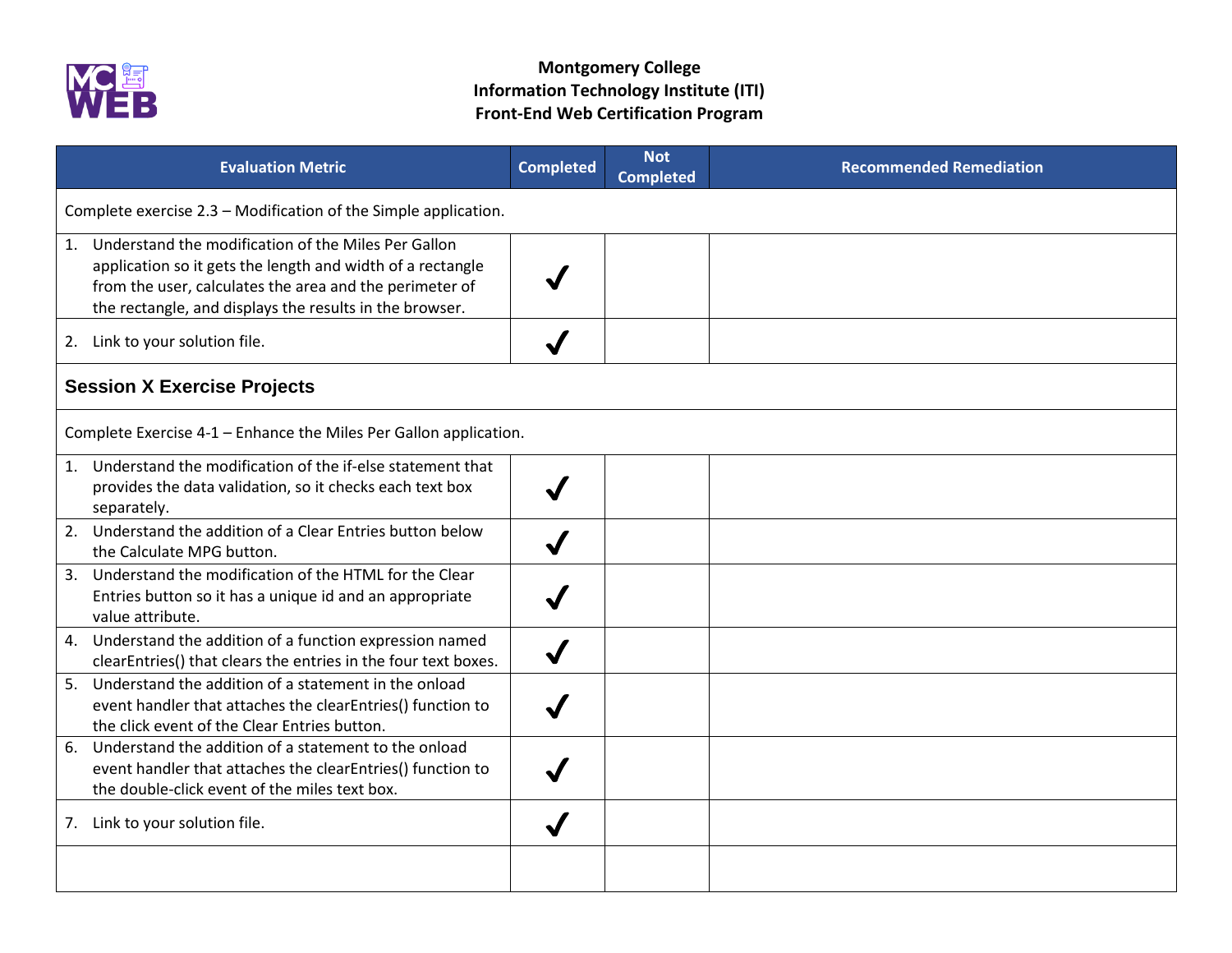

|    | <b>Evaluation Metric</b>                                                                                                                                                                                                                                                                                                                                                                                                                                                                                 | <b>Completed</b>     | <b>Not</b><br><b>Completed</b> | <b>Recommended Remediation</b> |  |
|----|----------------------------------------------------------------------------------------------------------------------------------------------------------------------------------------------------------------------------------------------------------------------------------------------------------------------------------------------------------------------------------------------------------------------------------------------------------------------------------------------------------|----------------------|--------------------------------|--------------------------------|--|
|    | Complete Exercise 4-2 - Build a new Future Value application.                                                                                                                                                                                                                                                                                                                                                                                                                                            |                      |                                |                                |  |
|    | 1. Understand the creation of a function expression named<br>calculateFV(). It should have three parameters that receive<br>the user's entries: investment amount, interest rate, and<br>number of years. It should calculate the future value<br>based on these parameter values, round the result to two<br>decimal places, and return the rounded result.                                                                                                                                             |                      |                                |                                |  |
| 2. | Understand the creation of a function expression named<br>processEntries() that gets the user entries with no data<br>validation.                                                                                                                                                                                                                                                                                                                                                                        |                      |                                |                                |  |
| 3. | Understand the code statement that calls the<br>calculateFV() function and stores the result that's returned<br>in the fourth text box.                                                                                                                                                                                                                                                                                                                                                                  |                      |                                |                                |  |
| 4. | Understand the creation event handler for the onload<br>event that attaches the processEntries() function to the<br>click event of the Calculate button. This handler should<br>also move the focus to the first text box.                                                                                                                                                                                                                                                                               |                      |                                |                                |  |
|    | 5. Understand the declaration of a variable that will be used<br>to store an error message right after the other variable<br>declarations.                                                                                                                                                                                                                                                                                                                                                               |                      |                                |                                |  |
| 6. | Understand the if-else statement that tests whether each<br>entry is valid.                                                                                                                                                                                                                                                                                                                                                                                                                              | $\blacktriangledown$ |                                |                                |  |
|    | 7. Understand if an entry is invalid, assign an error message<br>to the variable you declared in step 9 and move the focus<br>to the text box that contains the error. The values for the<br>three entries should be as follows:<br>a. Investment is a number that's greater than zero<br>and less than or equal to 100,000;<br>b. Interest rate is a number that's greater than zero<br>and less than or equal to 15;<br>c. Years is a number that's greater than zero and less<br>than or equal to 50. |                      |                                |                                |  |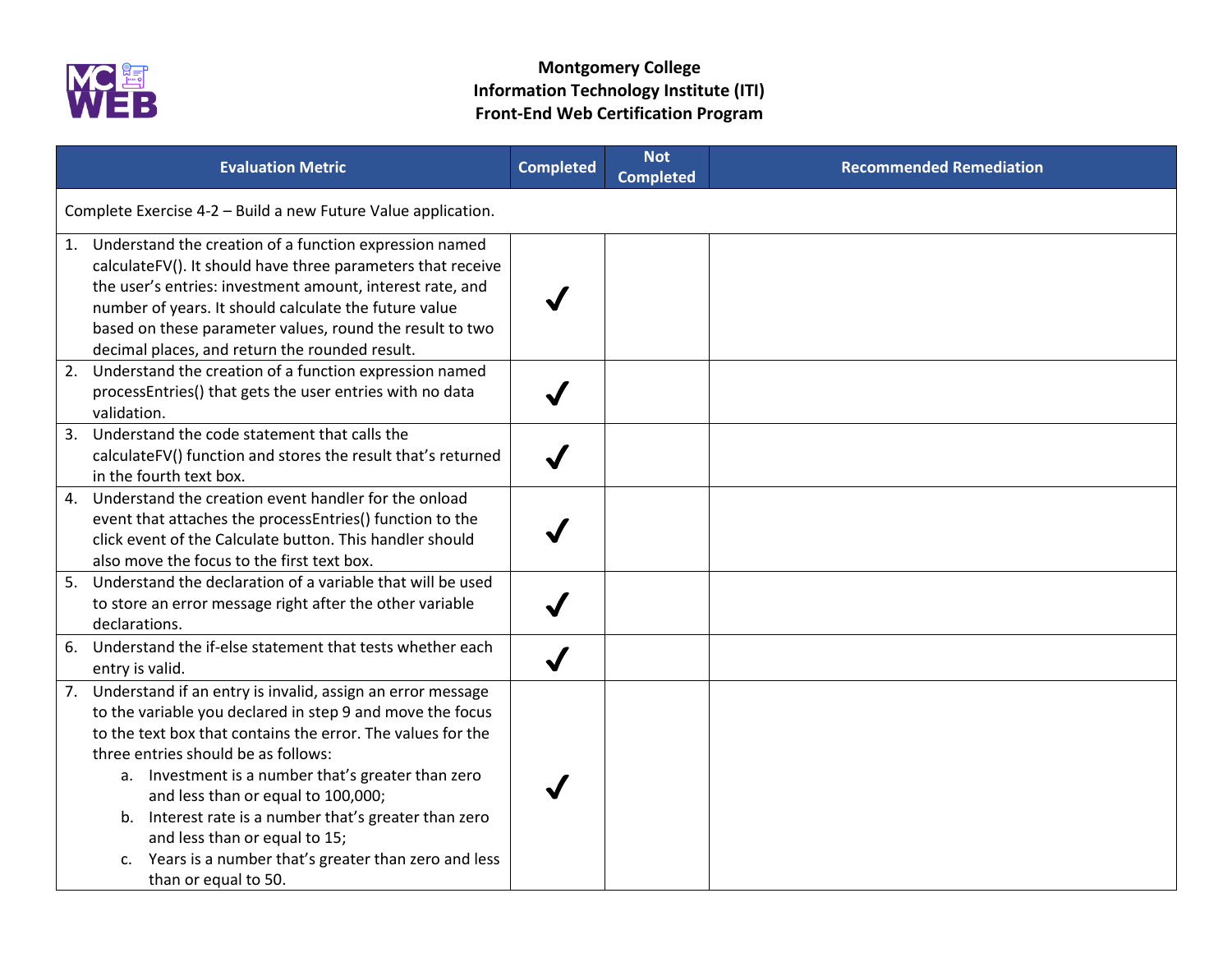

| <b>Evaluation Metric</b>                                                                                                                                             | <b>Completed</b> | <b>Not</b><br><b>Completed</b> | <b>Recommended Remediation</b> |  |
|----------------------------------------------------------------------------------------------------------------------------------------------------------------------|------------------|--------------------------------|--------------------------------|--|
| Understand the addition of the another if-else statement<br>8.<br>that tests whether any errors were detected.                                                       |                  |                                |                                |  |
| 9. Link to your solution file.                                                                                                                                       |                  |                                |                                |  |
| Complete Exercise 6-1 - Experiment with the FAQs application.                                                                                                        |                  |                                |                                |  |
| 1. Understand the toggle event handlers                                                                                                                              |                  |                                |                                |  |
| 2. Understand the className property instead of the<br>hasAttribute(), removeAttribute(), and setAttribute()<br>methods.                                             |                  |                                |                                |  |
| 3. Link to your solution file.                                                                                                                                       |                  |                                |                                |  |
| Complete Exercise 6-2 - Add controls to the Register application.                                                                                                    |                  |                                |                                |  |
| 1. Add a radio button for Mobile phone and a text area for<br>Comments                                                                                               |                  |                                |                                |  |
| 2. Understand how to add the JavaScript code that gets the<br>data entered in the two new controls.                                                                  |                  |                                |                                |  |
| 3. Understand how to change the code in the JavaScript file<br>so instead of displaying the comments in the table, the<br>length of the comments entry is displayed. |                  |                                |                                |  |
| 4. Link to your solution file.                                                                                                                                       |                  |                                |                                |  |
| Complete Exercise 6-3 - Enhance the Email List application                                                                                                           |                  |                                |                                |  |
| 1. Enhance the data validation so it displays the error<br>messages in the span elements.                                                                            |                  |                                |                                |  |
| 2. Understand how to test application with valid data works.                                                                                                         |                  |                                |                                |  |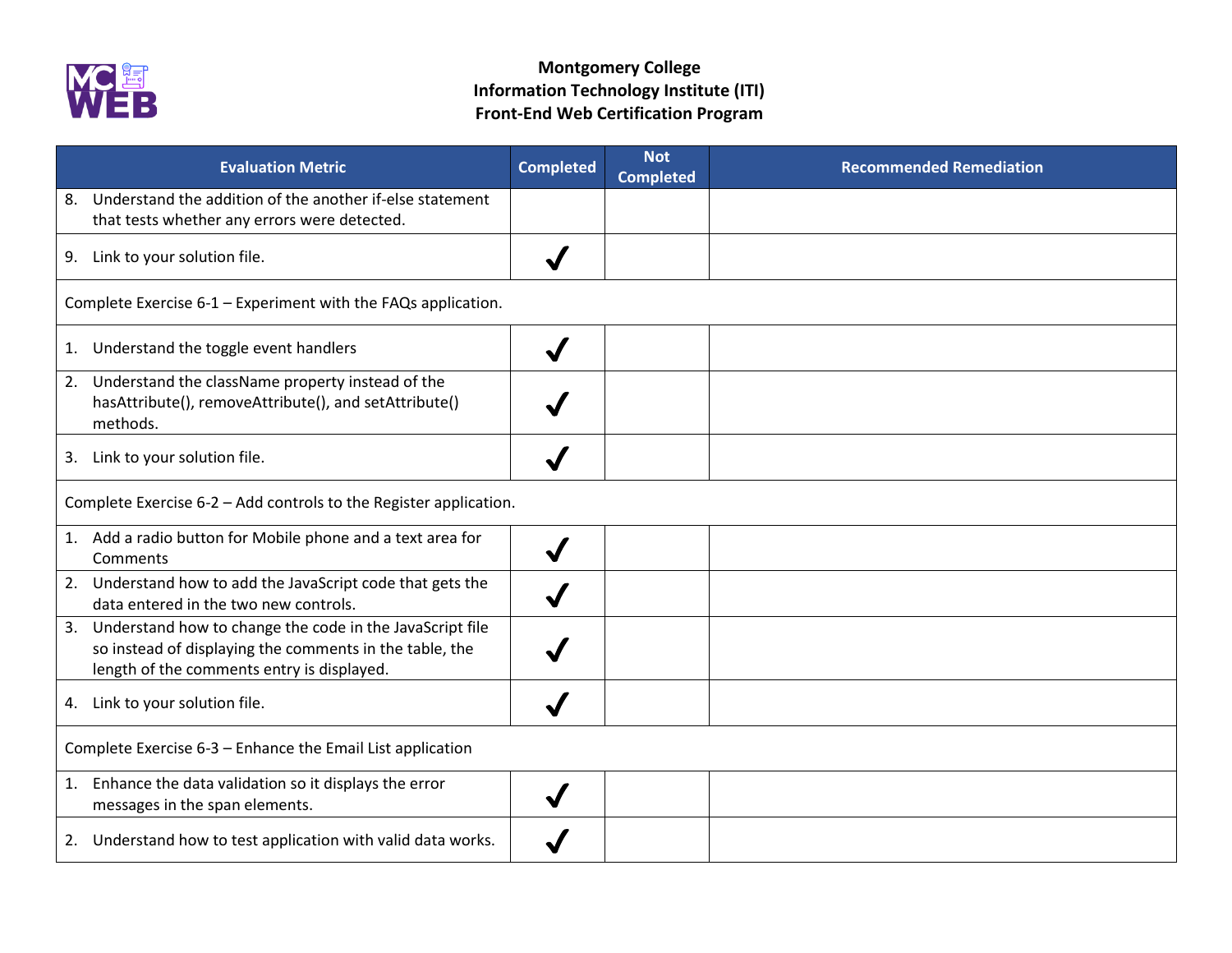

| <b>Evaluation Metric</b>                                                               | <b>Completed</b> | <b>Not</b><br><b>Completed</b> | <b>Recommended Remediation</b> |
|----------------------------------------------------------------------------------------|------------------|--------------------------------|--------------------------------|
| Link to your solution file.<br>3.                                                      |                  |                                |                                |
| <b>Session XI Exercise Projects</b>                                                    |                  |                                |                                |
| Complete Exercise 3-1 - Enhance the Future Value application.                          |                  |                                |                                |
| 1. Understand a do-while statement for continuing entries.                             |                  |                                |                                |
| Understand validation for the investment and rate entries.<br>2.                       |                  |                                |                                |
| 3. Link to your solution file.                                                         |                  |                                |                                |
| Complete Exercise 3-2 - Enhance the Test Scores application.                           |                  |                                |                                |
| 1. Understand the enhance the test cores application with<br>valid entries.            |                  |                                |                                |
| 2. Link to your solution file.                                                         |                  |                                |                                |
| Complete Exercise 13-1 - Enhance the Future Value application.                         |                  |                                |                                |
| Understand how to use a random number generator.<br>1.                                 |                  |                                |                                |
| Understand how to format the future value with a dollar<br>2.<br>sign and commas.      |                  |                                |                                |
| 3. Understand how to add the current date to the <p><br/>element below the button.</p> |                  |                                |                                |
| 4. Link to your solution file.                                                         |                  |                                |                                |
| Complete Exercise 14-2 - Add Exception Handling to the Future Value application.       |                  |                                |                                |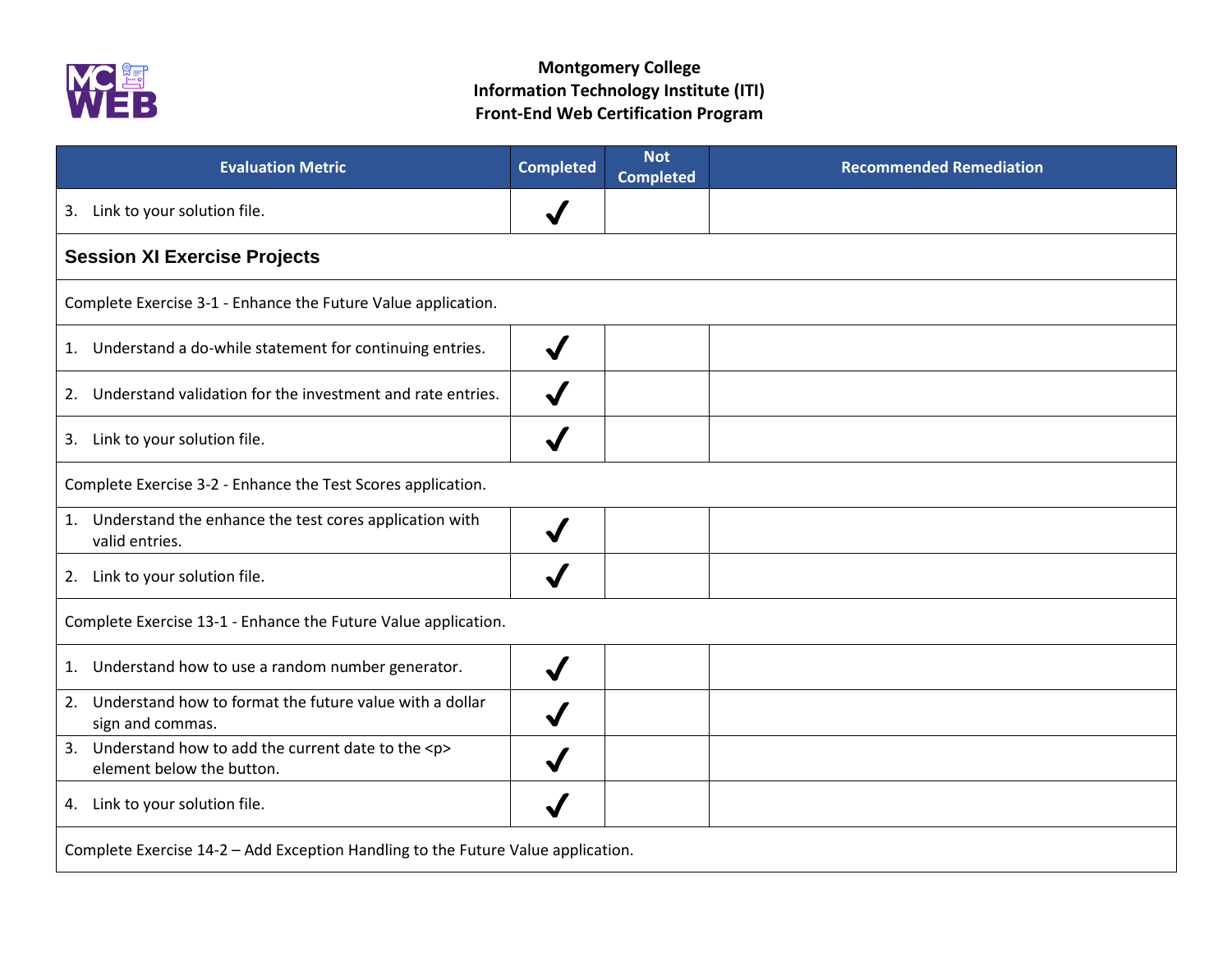

|                                                                 | <b>Evaluation Metric</b>                                                                                                                                                                                     | <b>Completed</b> | <b>Not</b><br><b>Completed</b> | <b>Recommended Remediation</b> |  |
|-----------------------------------------------------------------|--------------------------------------------------------------------------------------------------------------------------------------------------------------------------------------------------------------|------------------|--------------------------------|--------------------------------|--|
|                                                                 | 1. Understand how to add exception handling to the click<br>event handler for the Calculate button.                                                                                                          |                  |                                |                                |  |
|                                                                 | 2. Understand how to add a throw statement after the if<br>statement in the calculateFutureValue() function.                                                                                                 |                  |                                |                                |  |
|                                                                 | 3. Link to your solution file.                                                                                                                                                                               |                  |                                |                                |  |
|                                                                 | Complete Exercise 14-3 - Enhance the Account Profile application.                                                                                                                                            |                  |                                |                                |  |
|                                                                 | 1. Understand how to validate the credit card field.                                                                                                                                                         |                  |                                |                                |  |
|                                                                 | 2. Understand how to validate the expiration date field.                                                                                                                                                     |                  |                                |                                |  |
|                                                                 | 3. Link to your solution file.                                                                                                                                                                               |                  |                                |                                |  |
| <b>Session XII Exercise Projects</b>                            |                                                                                                                                                                                                              |                  |                                |                                |  |
|                                                                 | Complete Exercise 16-1 - Enhance the Task List application.                                                                                                                                                  |                  |                                |                                |  |
|                                                                 | 1. Understand how to code the event handler for the Delete<br>button so it uses the prompt() method to ask the user for<br>the index number of the task to delete, starting with zero<br>for the first task. |                  |                                |                                |  |
|                                                                 | 2. Understand how to sort the tasks to make sure their order<br>matches the order of the displayed tasks.                                                                                                    | $\checkmark$     |                                |                                |  |
| 3.                                                              | Understand how to add data validation to the Delete Task<br>event handler so the user's entry has to be a number and<br>has to be an index value that's in the array.                                        |                  |                                |                                |  |
|                                                                 | 4. Link to your solution file.                                                                                                                                                                               |                  |                                |                                |  |
| Complete Exercise 16-2 - Enhance the Task List 2.0 application. |                                                                                                                                                                                                              |                  |                                |                                |  |